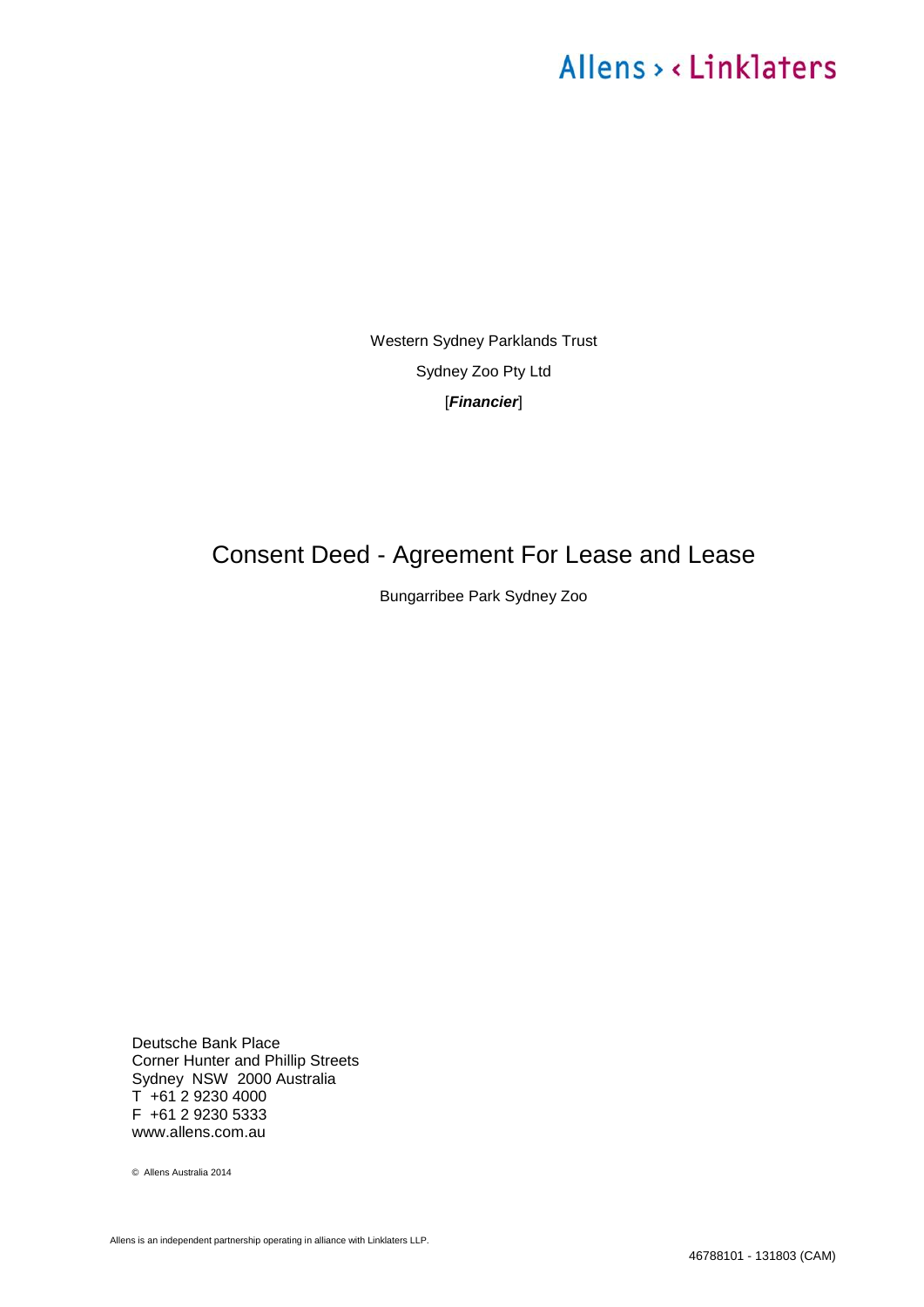| Consent Deed - |  |  |
|----------------|--|--|
|----------------|--|--|

| <b>Contents</b> |                                            |                                        |                |  |
|-----------------|--------------------------------------------|----------------------------------------|----------------|--|
| 1               |                                            | <b>Definitions and Interpretation</b>  | 1              |  |
|                 | 1.1                                        | Definitions                            | 1              |  |
|                 | 1.2                                        | Interpretation                         | $\overline{c}$ |  |
|                 | 1.3                                        | Document or agreement                  | 3              |  |
|                 | 1.4                                        | Inconsistency                          | 3              |  |
|                 | 1.5                                        | Definitions in Deed                    | 3              |  |
|                 | 1.6                                        | [Capacity of Secured Party             | 3              |  |
| $\mathbf{2}$    |                                            | <b>Consent and Acknowledgment</b>      | 3              |  |
|                 | 2.1                                        | By the Landlord                        | 3              |  |
|                 | 2.2                                        | By the Grantor                         | 4              |  |
| 3               | <b>General Undertakings</b>                |                                        |                |  |
| 4               | <b>Default</b>                             |                                        | 4              |  |
|                 | 4.1                                        | Notification by the Landlord           | 4              |  |
|                 | 4.2                                        | Secured Party's cure rights            | 4              |  |
|                 | 4.3                                        | Landlord not to terminate for Default  | 5              |  |
|                 | 4.4                                        | Agreement for Lease Sunset Dates       | 5              |  |
| 5               | <b>Security Default</b>                    |                                        | 5              |  |
|                 | 5.1                                        | Notification by the Secured Party      | 5              |  |
|                 | 5.2                                        | Notification by Grantor                | 5              |  |
| 6               |                                            | No extension of rights                 | 5              |  |
|                 | 6.1                                        | No extension                           | 5              |  |
|                 | 6.2                                        | <b>Exercise of Power</b>               | 6              |  |
| 7               |                                            | <b>Amendments and Further Security</b> | 6              |  |
|                 | 7.1                                        | Amendments to Security Interest        | 6              |  |
|                 | 7.2                                        | <b>Further Security Interest</b>       | 6              |  |
| 8               | <b>Severability of Provisions</b><br>6     |                                        |                |  |
| 9               | <b>Notices</b><br>6                        |                                        |                |  |
| 10              | <b>Entire Agreement</b><br>6               |                                        |                |  |
| 11              | <b>Amendment</b>                           |                                        |                |  |
| 12              | <b>No Waiver</b>                           |                                        | 7              |  |
| 13              | <b>Assignment by Secured Party</b>         |                                        |                |  |
| 14              | <b>Duty and Costs</b>                      |                                        |                |  |
| 15              | <b>Termination</b>                         |                                        |                |  |
| 16              | <b>Moratorium Legislation</b>              |                                        |                |  |
| 17              | <b>Governing Law and Jurisdiction</b><br>7 |                                        |                |  |
| 18              |                                            | <b>Counterparts</b>                    | 8              |  |
| <b>Schedule</b> |                                            |                                        | 9              |  |
|                 | <b>Notice Details</b>                      |                                        |                |  |
|                 |                                            |                                        |                |  |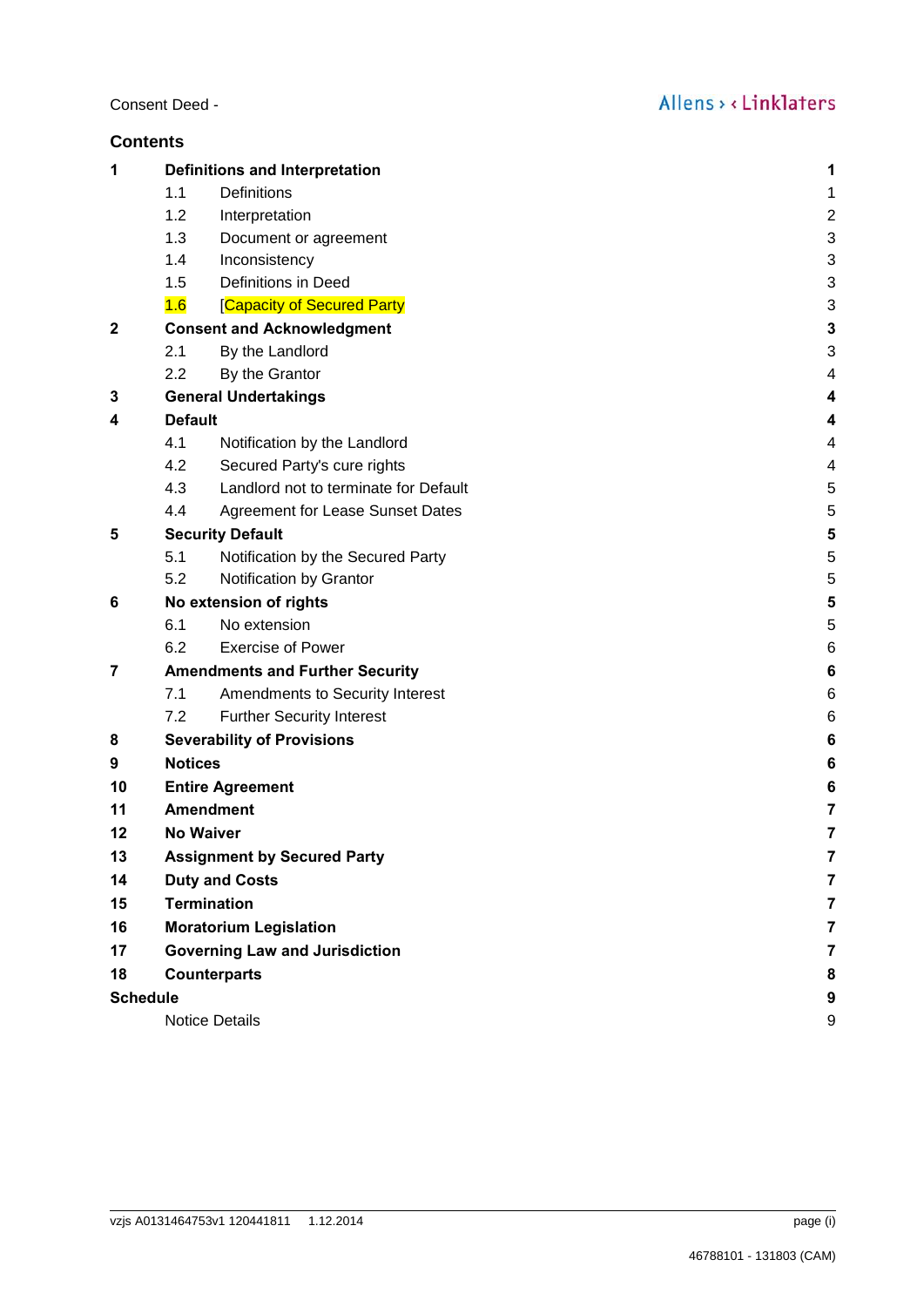#### **This Deed** is made on

#### **Parties**

- 1 **Western Sydney Parklands Trust** (ABN 85 202 544 800) of Level 7, 10 Valentine Avenue, Parramatta NSW 2150 (the *Landlord*);
- 2 **Sydney Zoo Pty Ltd** (ACN 168 970 090) of 3 Wills Avenue, Waverley (the **Grantor**); and

3 **[***Financier***]** (ACN [\*])of [\*] (the *Secured Party*).

#### **Recitals**

- A The Landlord and Grantor will enter into a lease of [Part of Lot 101, Deposited Plan 1195067] (the *Lease*) pursuant to an Agreement for Lease dated [\*] between the Landlord and the Grantor (the *Agreement for Lease*).
- B The Grantor has granted a security interest in its rights under and interest in the Agreement for Lease and the Lease in favour of the Secured Party by deed dated [\*] (the *Security Interest*).
- C The Grantor requests that the Landlord consents to the Security Interest.

#### **It is agreed** as follows.

#### <span id="page-2-0"></span>**1 Definitions and Interpretation**

#### <span id="page-2-1"></span>**1.1 Definitions**

The following definitions apply unless the context requires otherwise.

#### *Authorised Officer* means

- (a) in respect of the Grantor, any director or secretary, or any person from time to time nominated as an Authorised Officer by the Grantor by a notice to the Secured Party accompanied by certified copies of signatures of all new persons so appointed; and
- (b) in respect of the Secured Party or the Contractor, any person whose title or acting title includes the word *Chief*, *Counsel*, *Executive*, *Head*, *Director*, *Manager* or *President* or cognate expressions, or any secretary or director.

*Default* means any breach by the Grantor of any of its obligations under the Agreement for Lease or Lease or any Event of Default (as defined in the Agreement for Lease or the Lease, as applicable) which, alone or with the lapse of time or notice or both, would entitle the Landlord to terminate or rescind the Agreement for Lease or the Lease or treat it as repudiated.

*Enforcing Party* means the Secured Party or any receiver, receiver and manager, administrator, agent or attorney appointed under the Security Interest.

*Facility Agreement* means the facility agreement dated [\*] between [\*] and [\*].

*Guarantee* means an obligation or offer to provide funds (including by subscription or purchase) or otherwise be responsible in respect of an obligation or indebtedness, or the financial condition or solvency, of another person. It includes a guarantee, indemnity, letter of credit or legally binding letter of comfort, or an obligation or offer to purchase an obligation or indebtedness of another person.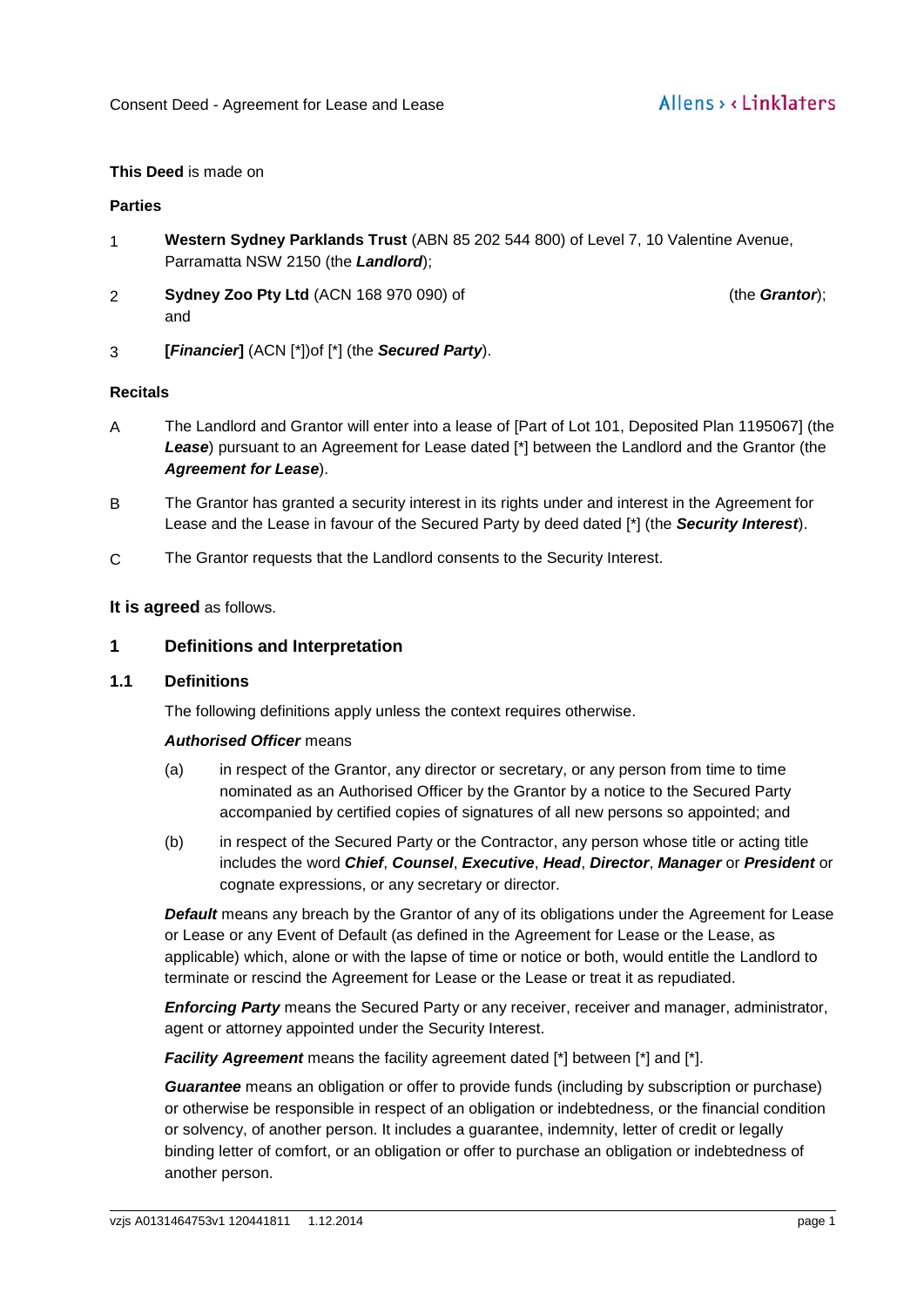*Power* means any right, discretion, power or remedy, whether express or implied. It includes accepting repudiation and granting waivers.

*PPSA* means the *Personal Property Securities Act 2009* (Cth).

*PPSA Deemed Security Interest* means an interest of the kind referred to in section 12(3) of the PPSA where the transaction concerned does not, in substance, secure payment or performance of an obligation.

*Security* means any mortgage, pledge, lien or charge or any security or preferential interest or arrangement of any kind. It includes:

- (a) anything which gives a creditor priority to other creditors with respect to any asset; and
- (b) retention of title (other than in the ordinary course of day-to-day trading) and a deposit of money by way of security.

It does not include a PPSA Deemed Security Interest.

*Security Default* means any breach by the Grantor of any of its obligations under the Security or any Event of Default (as defined in the Security) which, alone or with the lapse of time or notice or both, would entitle the Secured Party to terminate the Facility Agreement or any other finance arrangement with the Grantor, or to exercise any Power under the Security.

#### <span id="page-3-0"></span>**1.2 Interpretation**

- (a) Headings are for convenience only and do not affect interpretation.
- (b) The meaning of terms is not limited by specific examples introduced by *including*, or *for example*, or similar expressions.
- (c) The following rules apply unless the context requires otherwise.
	- (i) The singular includes the plural and the converse.
	- (ii) A gender includes all genders.
	- (iii) Where a word or phrase is defined, its other grammatical forms have a corresponding meaning.
	- (iv) A reference to a person, corporation, trust, partnership, unincorporated body or other entity includes any of them.
	- (v) A reference to a clause or schedule is a reference to a clause of, or schedule to, this Deed.
	- (vi) A reference to a party to this Deed or another agreement or document includes the party's successors and permitted substitutes or assigns.
	- (vii) A reference to legislation or to a provision of legislation includes a modification or re-enactment of it, a legislative provision substituted for it and a regulation, statutory instrument, code or other thing issued under it.
	- (viii) A reference to *writing* includes a facsimile transmission and any means of reproducing words in a tangible and permanently visible form.
	- (ix) A reference to *conduct* includes an omission, statement or undertaking, whether or not in writing.
	- (x) A reference to *remedy* of a Default includes, where the Default is not capable of remedy within the time allowed under this Deed or the Agreement for Lease or the Lease, the making of other arrangements reasonably satisfactory to the Landlord including the payment of reasonable compensation.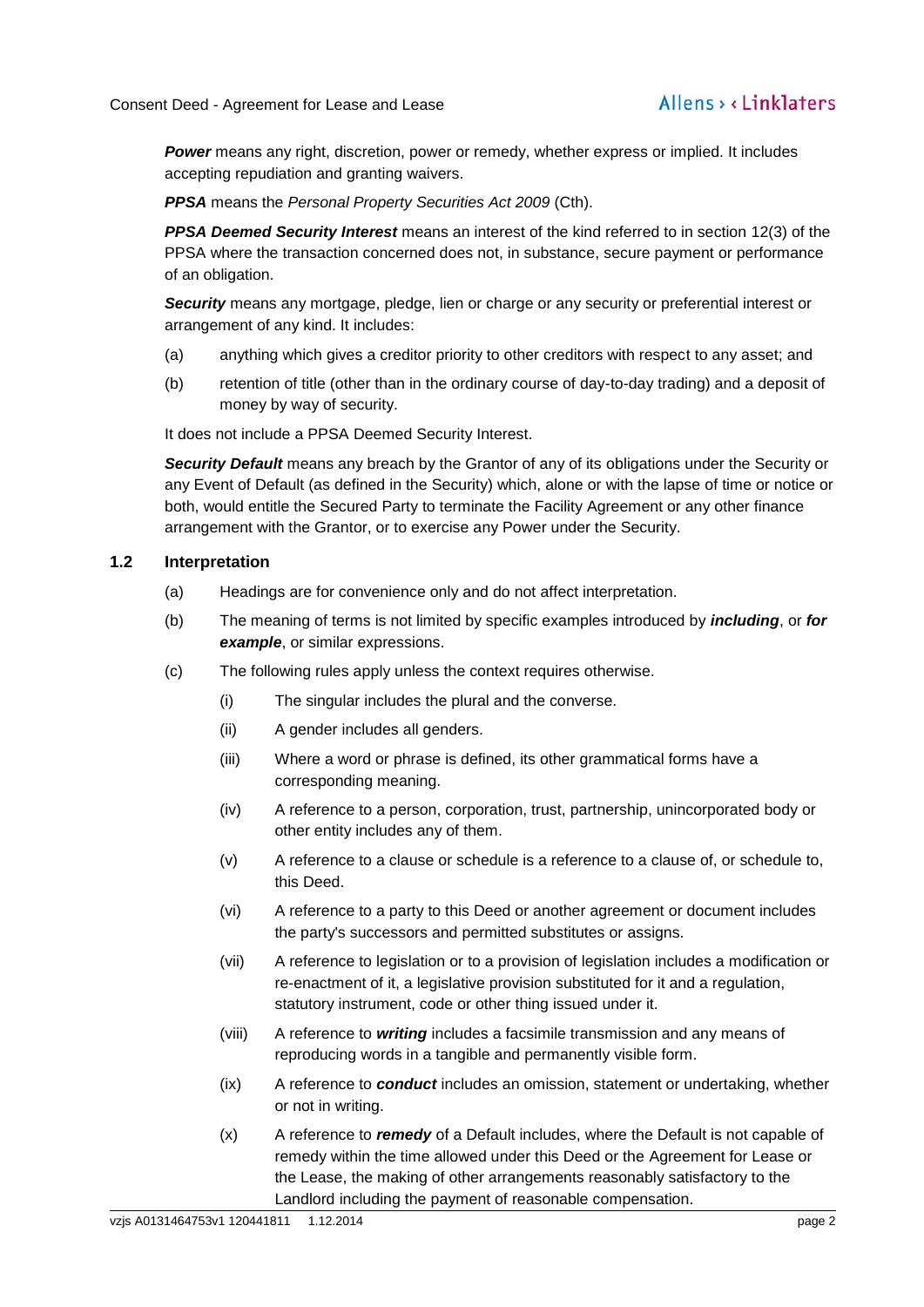## Allens, Linklaters

- (xi) A reference to an amount for which a person is *contingently liable* includes an amount which that person may become actually or contingently liable to pay if a contingency occurs, whether or not under an existing obligation.
- (xii) All references to *time* are to Sydney time.

#### <span id="page-4-0"></span>**1.3 Document or agreement**

A reference to:

- (a) an *agreement* includes a Security, Guarantee, undertaking, deed, agreement or legally enforceable arrangement whether or not in writing; and
- (b) a *document* includes an agreement (as so defined) in writing or a certificate, notice, instrument or document.

A reference to a specific agreement or document includes it as amended, novated, supplemented or replaced from time to time, except to the extent prohibited by this Deed.

#### <span id="page-4-1"></span>**1.4 Inconsistency**

In the event of any inconsistency between this Deed and the Agreement for Lease or the Lease, this Deed will prevail.

#### <span id="page-4-2"></span>**1.5 Definitions in Deed**

Definitions in the Agreement for Lease and the Lease apply in this Deed unless the terms is otherwise defined in this Deed or the context requires otherwise.

#### <span id="page-4-3"></span>**1.6 [Capacity of Secured Party**

- (a) The Secured Party enters this Deed solely in its capacity as trustee of the [\*] Security Trust, as referred to in the Security Interest. Recourse against it is limited to its rights of indemnity against the assets of the [\*] Security Trust except to the extent that indemnity is lost or limited by reason of its wilful default or gross negligence.
- (b) If the Secured Party is replaced as security trustee, it will be released from its obligations under this Deed when it delivers to the Landlord a deed poll under which its replacement agrees to be bound by this Deed as Secured Party.**]** *[Note: delete this clause if there is no Security Trustee]*

#### <span id="page-4-4"></span>**2 Consent and Acknowledgment**

#### <span id="page-4-5"></span>**2.1 By the Landlord**

The Landlord consents to the creation of the Security Interest and acknowledges that:

- (a) (**no default**) neither the creation of the Security Interest nor the exercise of any Powers under the Security Interest will of itself contravene or constitute a default under the Agreement for Lease or the Lease or entitle the Landlord to exercise any Power (including of termination) under it either the Agreement for Lease of the Lease;
- (b) (**enforcement**) at any time after commencement of enforcement of the Security Interest any Enforcing Party may exercise all or any of the Powers, and perform all or any of the obligations, of the Grantor under or in relation to the Agreement for Lease and the Lease as if it were the Grantor;
- (c) (**not liable**) without limiting the liabilities of the Grantor (which continues to be responsible for the performance of its obligations under the Agreement for Lease and the Lease), no Enforcing Party will be liable, or taken to have assumed liability, for any liability of the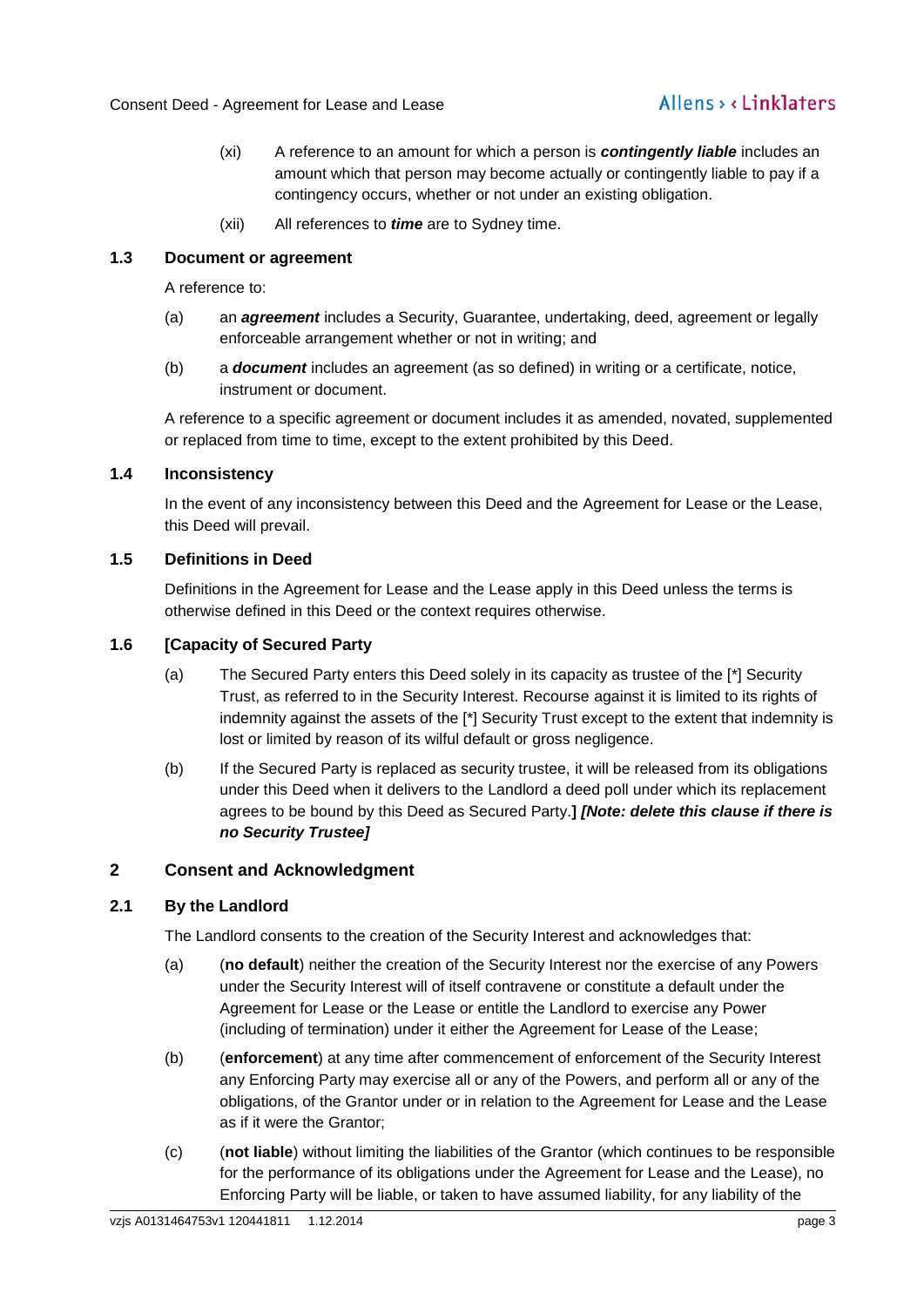Grantor under the Agreement for Lease or the Lease by reason only of its entry into this Deed, the Security Interest or the exercise in accordance with the Security Interest of any of the Grantor's Powers under the Agreement for Lease or the Lease or of any of the Secured Party's rights under this Deed; and

- (d) (**ineffective**) the Grantor cannot:
	- (i) amend, vary, terminate, rescind, repudiate (otherwise than by breach) or accept any termination, rescission or repudiation of the Agreement for Lease or the Lease;
	- (ii) grant any waiver or release under or in relation to the Agreement for Lease or the Lease; or
	- (iii) enter into any document or agreement in relation to the Agreement for Lease or the Lease (including any document or agreement which has the effect of varying or supplementing the Agreement for Lease or the Lease), other than a notice or other document contemplated by the Agreement for Lease or Lease,

without the prior written consent of the Secured Party. Any such thing without that consent will be ineffective as between the Grantor and the Secured Party.

#### <span id="page-5-0"></span>**2.2 By the Grantor**

The Grantor is bound by, and shall co-operate in the implementation of, this Deed. It acknowledges that this Deed is only intended to benefit the Secured Party.

#### <span id="page-5-1"></span>**3 General Undertakings**

The Landlord undertakes to the Secured Party as follows, except to the extent the Secured Party otherwise consents.

- (a) (**Document**) It will duly and punctually perform its obligations under the Agreement for Lease and the Lease.
- (b) (**Amendments**) It will not amend or vary the Agreement for Lease or the Lease in any material respect except with the prior written consent of the Secured Party such consent not to be unreasonably withheld or delayed.
- (c) (**Assignment**) It will not assign any of its rights under the Agreement for Lease or the Lease unless the assignee covenants to be bound by this Deed as if it were the Landlord in a deed satisfactory to the Secured Party acting reasonably.

#### <span id="page-5-2"></span>**4 Default**

#### <span id="page-5-3"></span>**4.1 Notification by the Landlord**

- (a) If the Landlord becomes aware of any Default, and proposes to take action against the Grantor in relation to that Default, the Landlord shall promptly notify the Secured Party.
- (b) The Landlord shall promptly give the Secured Party copies of all documents issued by the Landlord to the Grantor under the Agreement for Lease or the Lease in any way relating to, or arising out of, any Default.

#### <span id="page-5-4"></span>**4.2 Secured Party's cure rights**

(a) On becoming aware of any Default an Enforcing Party may take steps to remedy, or procure the remedy of, that Default.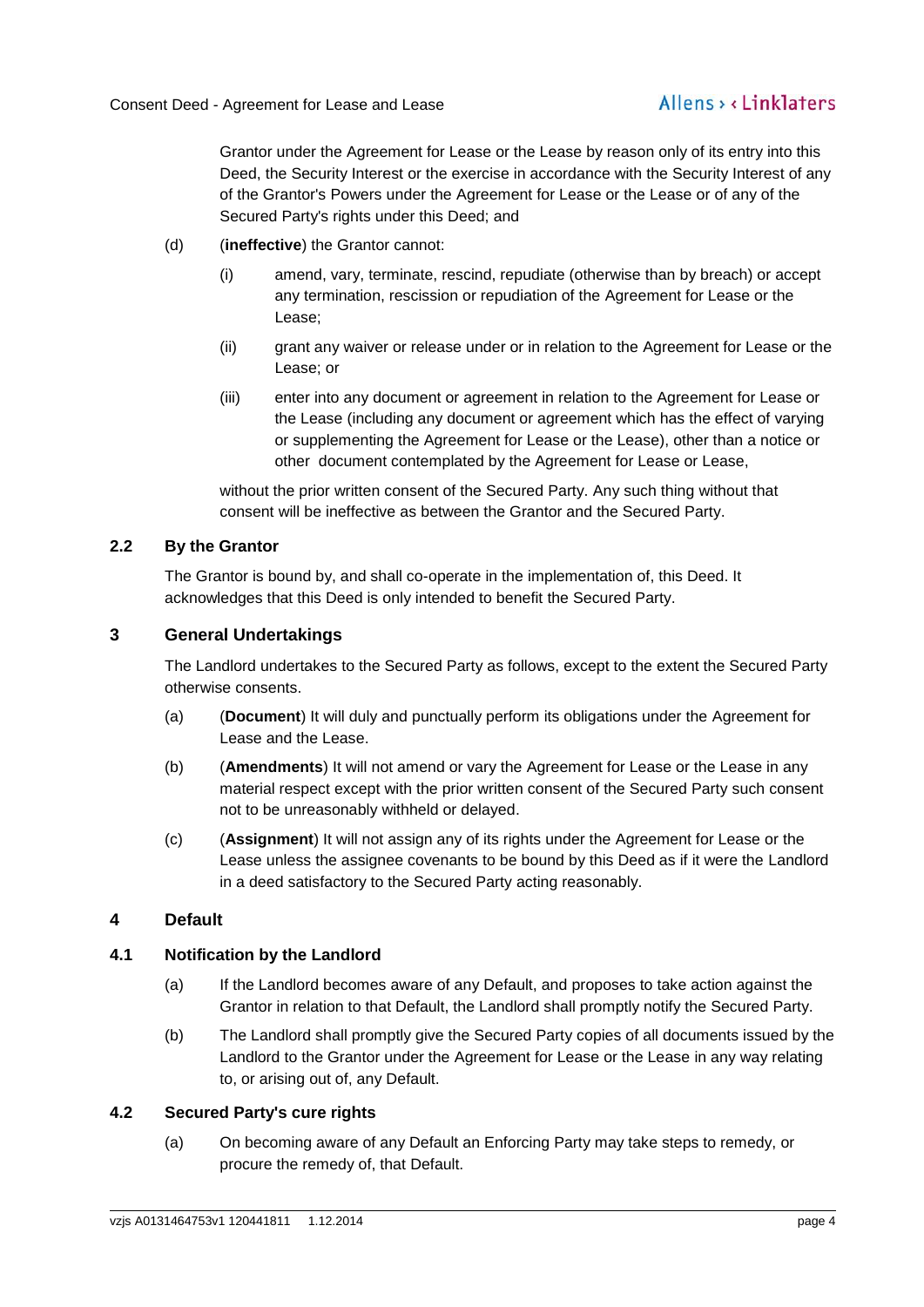- (b) To the extent reasonably requested by an Enforcing Party for the purpose of exercising its Powers under this Deed the Landlord shall promptly:
	- (i) provide that Enforcing Party with any information in its possession (including details of any steps which the Landlord considers appropriate to be taken to remedy the Default); and
	- (ii) (to the extent it is able to do so) provide that Enforcing Party with all necessary access to the Premises and allow it to inspect the Premises.

#### <span id="page-6-0"></span>**4.3 Landlord not to terminate for Default**

Despite anything in the Agreement for Lease or the Lease, the Landlord shall not terminate or accept any repudiation of the Agreement for Lease or the Lease in relation to any Default unless it has given the Secured Party copies of all documents issued by the Landlord to the Grantor under the Agreement for Lease or Lease in relation to that Default and the Default has not been remedied within the time allowed under the Agreement for Lease or Lease for the Grantor to remedy the Default.

#### <span id="page-6-1"></span>**4.4 Agreement for Lease Sunset Dates**

- (a) For the avoidance of doubt, clause 4.3 does not apply to any failure by the Grantor referred to in clause 14.1(a) of the Agreement for Lease. If any such failure occurs, the Landlord shall promptly give the Secured Party copies of all documents issued by the Landlord to the Grantor under the Agreement for Lease in relation to such failure.
- (b) The Landlord may not terminate the Agreement for Lease in relation to such failure unless it has given the Secured Parties copies of all such documents and the relevant requirement referred to in clause 14.1(a) of the Agreement for Lease has not been satisfied in the time allowed under clause 14.1 of the Agreement for Lease for the Grantor to satisfy that requirement.

#### <span id="page-6-2"></span>**5 Security Default**

#### <span id="page-6-3"></span>**5.1 Notification by the Secured Party**

- (a) If the Secured Party becomes aware of any Security Default, and proposes to take action against the Grantor, or to exercise any Power under the Security, in relation to that Security Default, the Secured Party shall promptly notify the Landlord.
- (b) The Secured Party shall promptly give the Landlord copies of all documents issued by the Secured Party to the Grantor under the Security or the Facility Agreement in any way relating to, or arising out of, any Security Default.

#### <span id="page-6-4"></span>**5.2 Notification by Grantor**

The Grantor shall promptly give the Landlord copies of all documents issued by the Secured Party to the Grantor under the Security or the Facility Agreement in any way relating to, or arising out of, any Security Default, and must keep the Landlord informed of any action taken by an Enforcing Party in relation to a Security Default.

#### <span id="page-6-5"></span>**6 No extension of rights**

#### <span id="page-6-6"></span>**6.1 No extension**

Unless expressly authorised under this Deed, nothing in this Deed: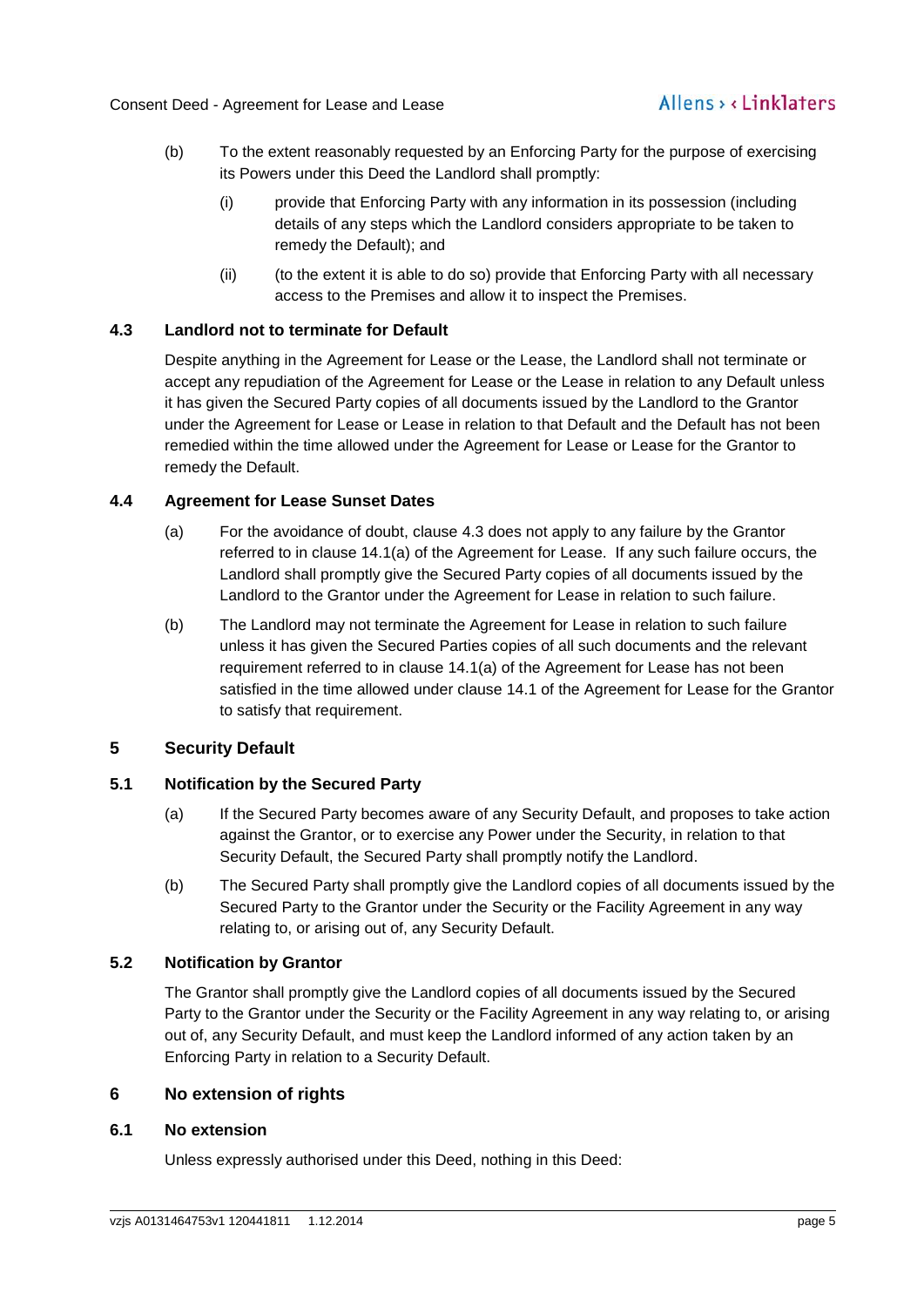- (a) authorises the Secured Party to do anything under the Agreement for Lease or Lease which the Grantor may not do under the Agreement for Lease or Lease;
- (b) operates to grant the Secured Party rights under or in relation to the Agreement for Lease or Lease greater than the rights of the Grantor under the Agreement for Lease or Lease; or
- (c) authorises the Secured Party to do any act or thing without the Landlord's consent where, under the Agreement for Lease or Lease, the Grantor requires the Landlord's consent to do such act or thing.

#### <span id="page-7-0"></span>**6.2 Exercise of Power**

The Secured Party must not exercise any Power, and must ensure that no Enforcing Party exercises any Power, in a manner which is inconsistent with this Deed.

#### <span id="page-7-1"></span>**7 Amendments and Further Security**

#### <span id="page-7-2"></span>**7.1 Amendments to Security Interest**

The parties to the Security Interest may amend, novate, supplement or replace the Security Interest without the consent of the Landlord.

#### <span id="page-7-3"></span>**7.2 Further Security Interest**

Any further security or assurance from the Grantor or under the Security Interest in favour of an Enforcing Party will be taken to be part of the Security Interest and governed by this Deed.

#### <span id="page-7-4"></span>**8 Severability of Provisions**

Any provision of this Deed which is prohibited or unenforceable in any jurisdiction is ineffective as to that jurisdiction to the extent of the prohibition or unenforceability. That does not invalidate the remaining provisions of this Deed nor affect the validity or enforceability of that provision in any other jurisdiction.

#### <span id="page-7-5"></span>**9 Notices**

All notices, requests, demands, consents, approvals, agreements or other communications to or by a party to this Deed:

- (a) must be in writing signed by an Authorised Officer of the sender; and
- (b) will be conclusively taken to be given or made when delivered, received or left at the address or fax number of the recipient shown in the schedule or to any other address or fax number which it may have notified the sender but, if delivery or receipt is on a day on which business is not generally carried on in the place to which the communication is sent or is later than 4pm (local time), it will be conclusively taken to have been received at the commencement of business on the next day on which business is generally carried on in that place.

#### <span id="page-7-6"></span>**10 Entire Agreement**

This Deed contains the entire agreement of the parties with respect to its subject matter. It sets out the only conduct relied on by the parties and supersedes all earlier conduct by the parties with respect to its subject matter. Without limitation, the Secured Party is not obliged to do anything except as expressly set out in this Deed.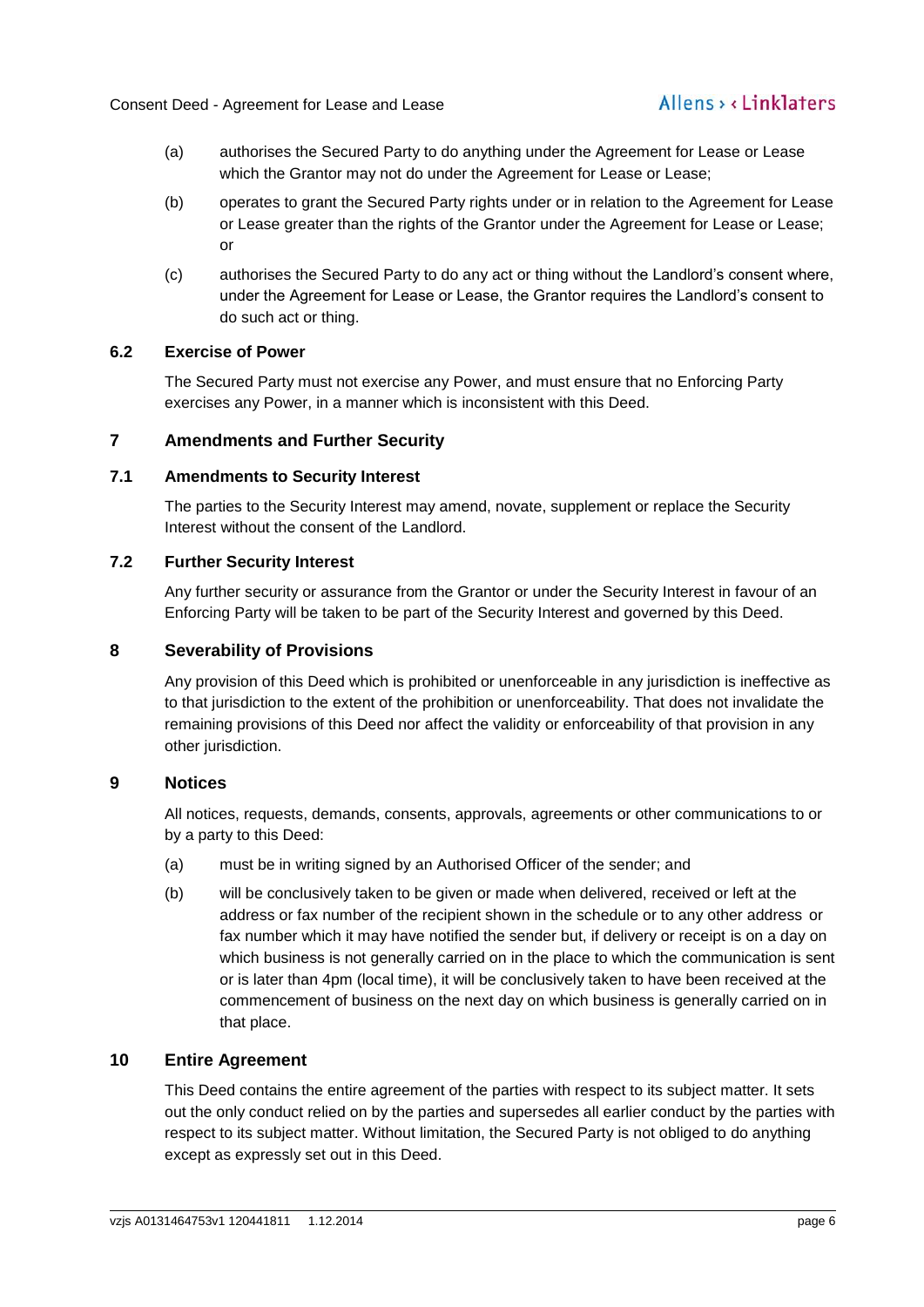#### <span id="page-8-0"></span>**11 Amendment**

This Deed may be amended only by another deed executed by all parties who may be affected by the amendment.

#### <span id="page-8-1"></span>**12 No Waiver**

No failure to exercise and no delay in exercising any right, power or remedy under this Deed will operate as a waiver, nor will any single or partial exercise of any right, power or remedy preclude any other or further exercise of that or any other right, power or remedy.

#### <span id="page-8-2"></span>**13 Assignment by Secured Party**

- (a) The Secured Party may assign its rights under this Deed at any time, subject to the Security Interest. Any such assignment is ineffective unless the Secured Party gives notice of such assignment to the Landlord.
- (b) In exercise of its Powers under the Security Interest an Enforcing Party may assign the rights and interest of the Grantor in, to and under the Agreement for Lease or the Lease with the consent of the Landlord, that consent not to be withheld where all requirements under the Agreement for Lease or Lease for any such assignment by the Grantor have been satisfied.

#### <span id="page-8-3"></span>**14 Duty and Costs**

The Grantor shall reimburse each other party for its costs (including legal fees on a full indemnity basis) arising out of the preparation and execution of this Deed and shall bear any duty (including stamp duty and any fines and penalties) chargeable on this Deed and on any instruments executed under this Deed. The Grantor shall indemnify each other party on demand against any liability for that duty.

#### <span id="page-8-4"></span>**15 Termination**

This deed remains in full force and effect until the Secured Party determines that all of the liabilities to each Finance Party under the Finance Documents (as defined in the Facility Agreement) have been satisfied and it is not reasonably foreseeable that there could be any liabilities to be satisfied in the future, at which time this Deed will terminate.

#### <span id="page-8-5"></span>**16 Moratorium Legislation**

To the full extent permitted by law, all legislation which at any time directly or indirectly:

- (a) lessens, varies or affects in favour of the Landlord any obligation under this Deed; or
- (b) delays, prevents or prejudicially affects the exercise by the Secured Party of any right, power or remedy conferred by this Deed,

is excluded from this Deed.

#### <span id="page-8-6"></span>**17 Governing Law and Jurisdiction**

This Deed is governed by the laws of New South Wales and of the Commonwealth of Australia applying there. To the extent permitted by law, so are all related matters, including any non-contractual matters. The Grantor irrevocably accepts the non-exclusive jurisdiction of courts with jurisdiction there, and waives any right to object to the venue on any ground.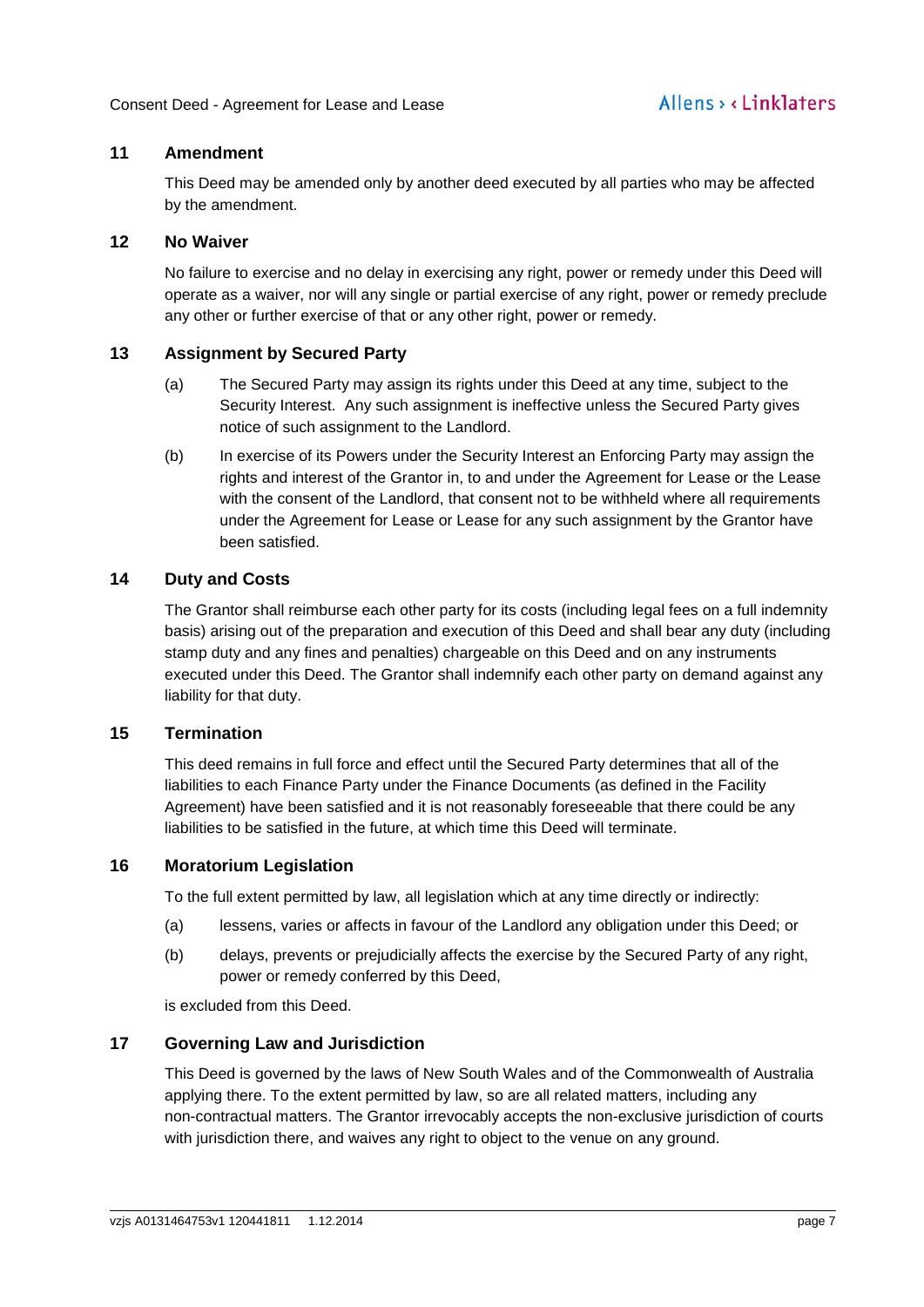#### <span id="page-9-0"></span>**18 Counterparts**

This Deed may be executed in any number of counterparts, each executed by one or more parties. A party may do this by executing and electronically transmitting a copy to one or more others or their representative.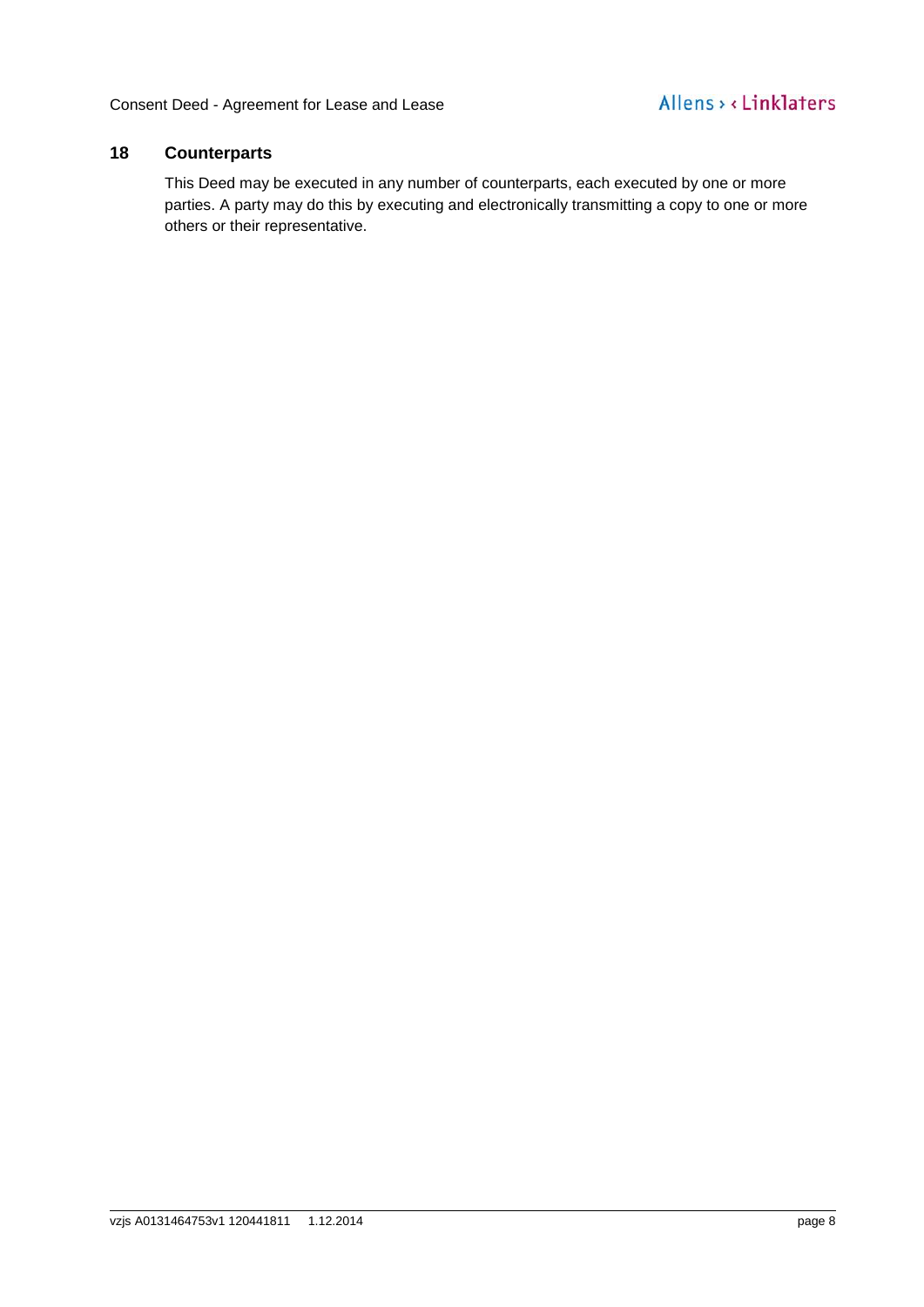#### <span id="page-10-0"></span>**Schedule**

#### <span id="page-10-1"></span>**Notice Details**

#### **Landlord**

Western Sydney Parklands Trust (ABN 85 202 544 800)

Address: Level 7, 10 Valentine Avenue, Parramatta NSW 2150

Fax number: [\*]

Attention: [\*]

#### **Grantor**

Sydney Zoo Pty Ltd (ACN 168 970 909)

#### Address:

Fax number: [\*]

Attention: [\*]

#### **Secured Party**

[\*]

- Address: [\*]
- Fax number: [\*]
- Attention: [\*]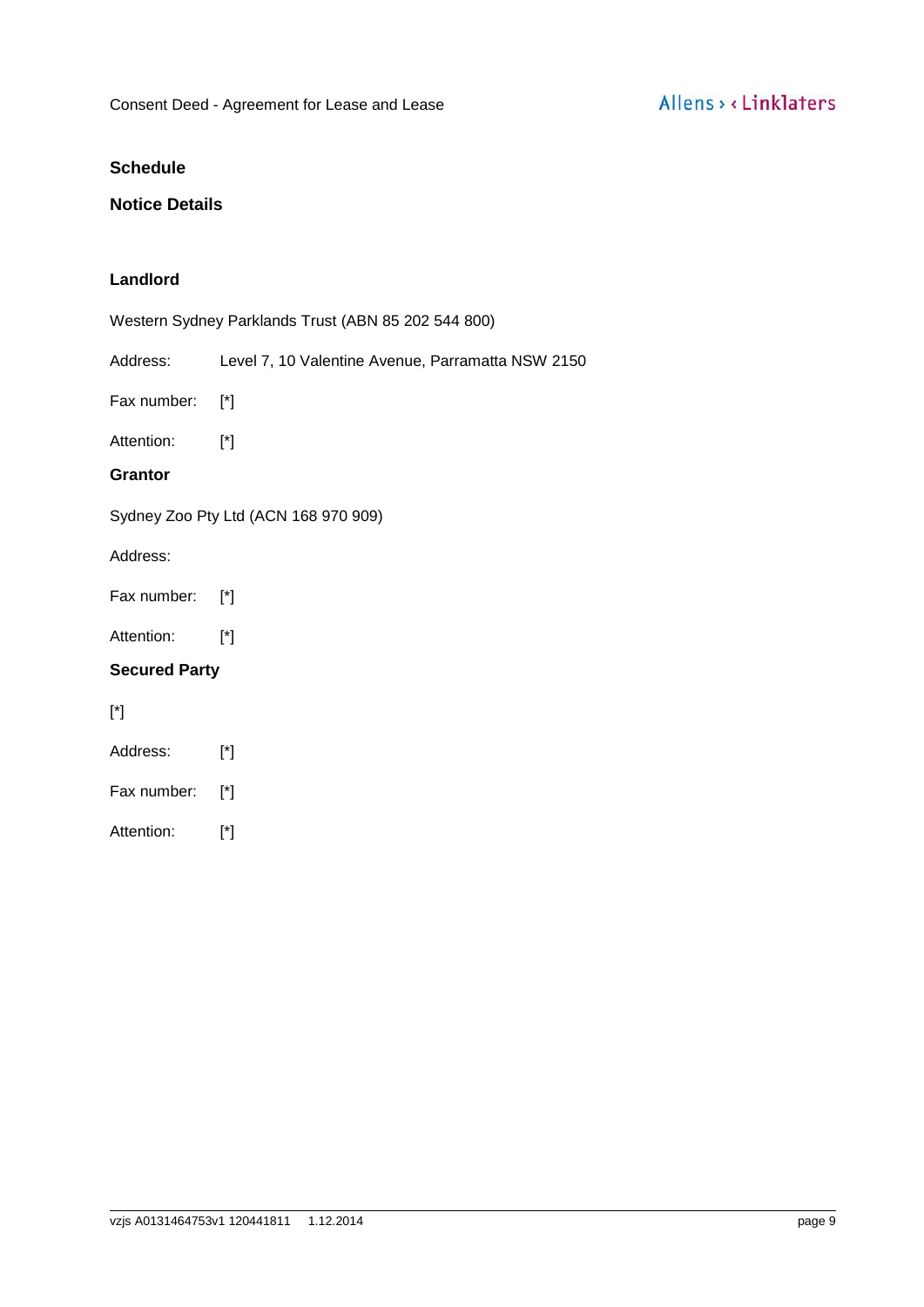[Consent Deed](#page-0-1) - Agreement for Lease and Lease

#### **Executed and delivered as a Deed** in

[\*]

#### **LANDLORD**

**Executed** as a deed in accordance with section 8 of the *Western Sydney Parklands Act 2006* by **Western Sydney Parkland Trust**

Witness Signature **Delegate Signature Delegate Signature** 

Print Name **Print Name:** Suellen Fitzgerald

Occupation of witness **Position:** Position: Director

#### **GRANTOR**

**Executed** as a deed in accordance with section 127 of the *Corporations Act 2001* by **Sydney Zoo Pty Ltd**

Director Signature **Director/Secretary Signature** 

Print Name **Print Name**